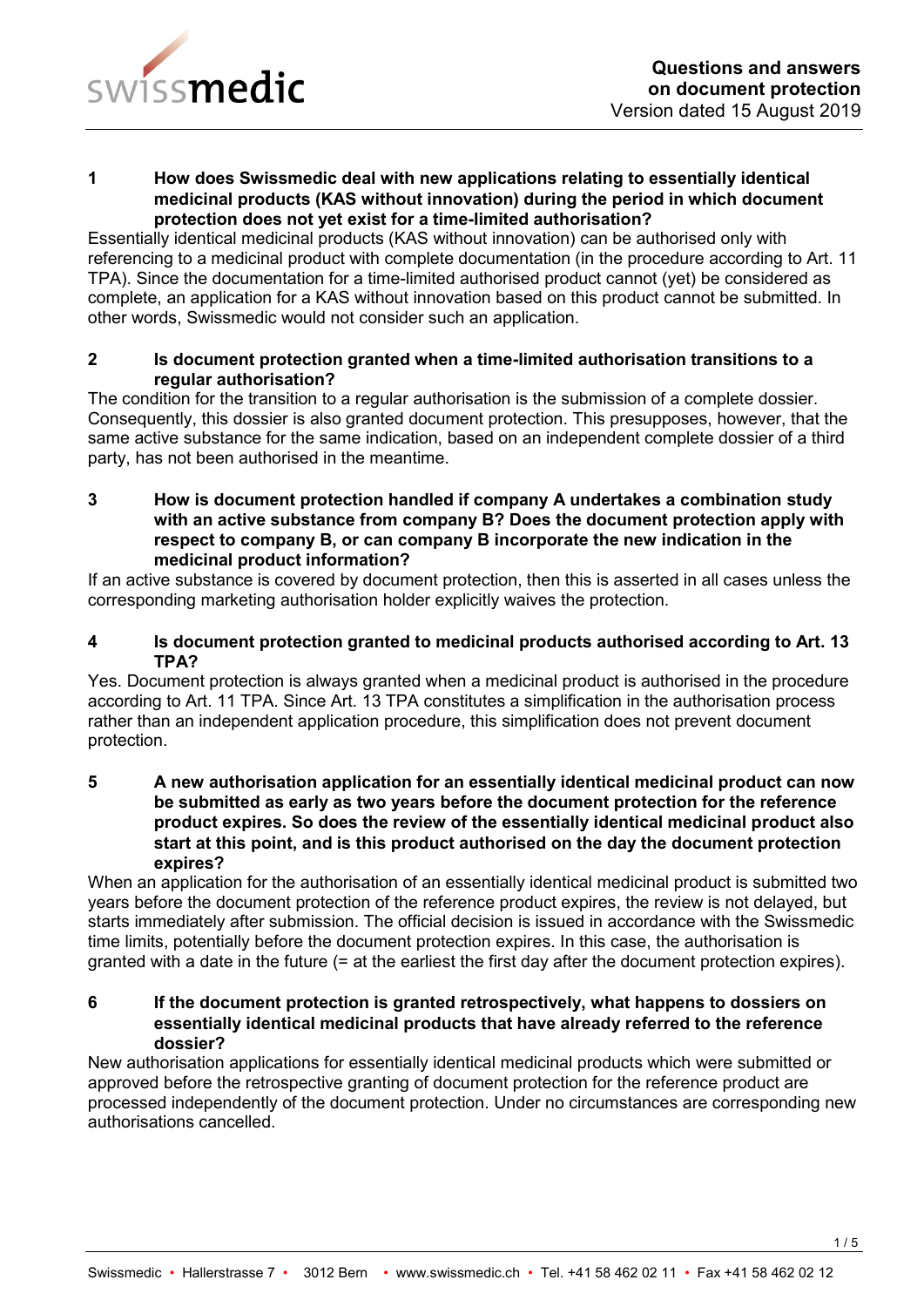

## **7 Can the newly extended 10-year document protection period also be requested for indications approved in 2018?**

No. An extension of the document protection for an innovative indication to 10 years is only possible for new indications that were requested on or after 01.01.2019.

An extension of the document protection for indications that were approved in 2018 can only be requested according to the old legislation (i.e. extension to 5 years).

## **8 Can the applicant for a biosimilar make reference to the documentation of an earlier biosimilar after the document protection expires?**

Biosimilars can be authorised only with referencing to a medicinal product with complete documentation (in the procedure according to Art. 11 TPA), i.e. biosimilars themselves cannot be authorised as reference products.

# **9 Does the document protection for 15 years still apply if a non-orphan indication is added and authorised during the 15-year period?**

Although the addition of a non-orphan indication would result in the withdrawal of the Orphan Drug/MUMS status of the medicinal product, the corresponding document protection period of 15 years would still apply.

## **10 Is it correct to state that document protection should be requested already at the time of submission?**

Yes. Swissmedic recommends that the request for extended document protection for innovative indications (10 years), for medicinal products with Orphan Drug/MUMS status (15 years) and for medicinal products for purely paediatric use (10 years) be submitted at the same time as the application. This has the advantage of dispensing with the need to submit a separate (chargeable) application and avoiding the premature expiration of the document protection.

Incidentally, the 10-year document protection for new active substances and the 3-year document protection for authorisation extensions and for additional indications/new dosage recommendations apply ex officio and do not need to be requested explicitly.

## **11 Does the document protection for an additional indication apply only to the new indication or to the whole medicinal product?**

Only those documents that formed the basis for the additional indication are protected.

**12 Can the document protection be requested retrospectively in order to obtain 15 years of document protection from authorisation for medicinal products with Orphan Drug status that are already authorised?**

Yes. However, the document protection period of 15 years can be granted only for medicinal products with Orphan Drug / MUMS status if their new authorisation application is received on or after 01.01.2019.

#### **13 Can a marketing authorisation holder voluntarily waive document protection during the ongoing authorisation application process, or is this protection always necessarily granted and thus published ex officio?**

The document protection for new active substances (10 years), authorisation extensions (3 years) and new indications/dosage recommendations (3 years) is granted ex officio. It is not possible to waive document protection in this situation. Nor can its publication be prevented.

However, the authorisation holder has the option, at any time, of waiving document protection with respect to a third party. Specifically, this means that the authorisation holder explicitly permits a third party to refer to its still protected documents for the new authorisation of a medicinal product with known active substance. However, the document protection as such, and thus its publication as well, still applies.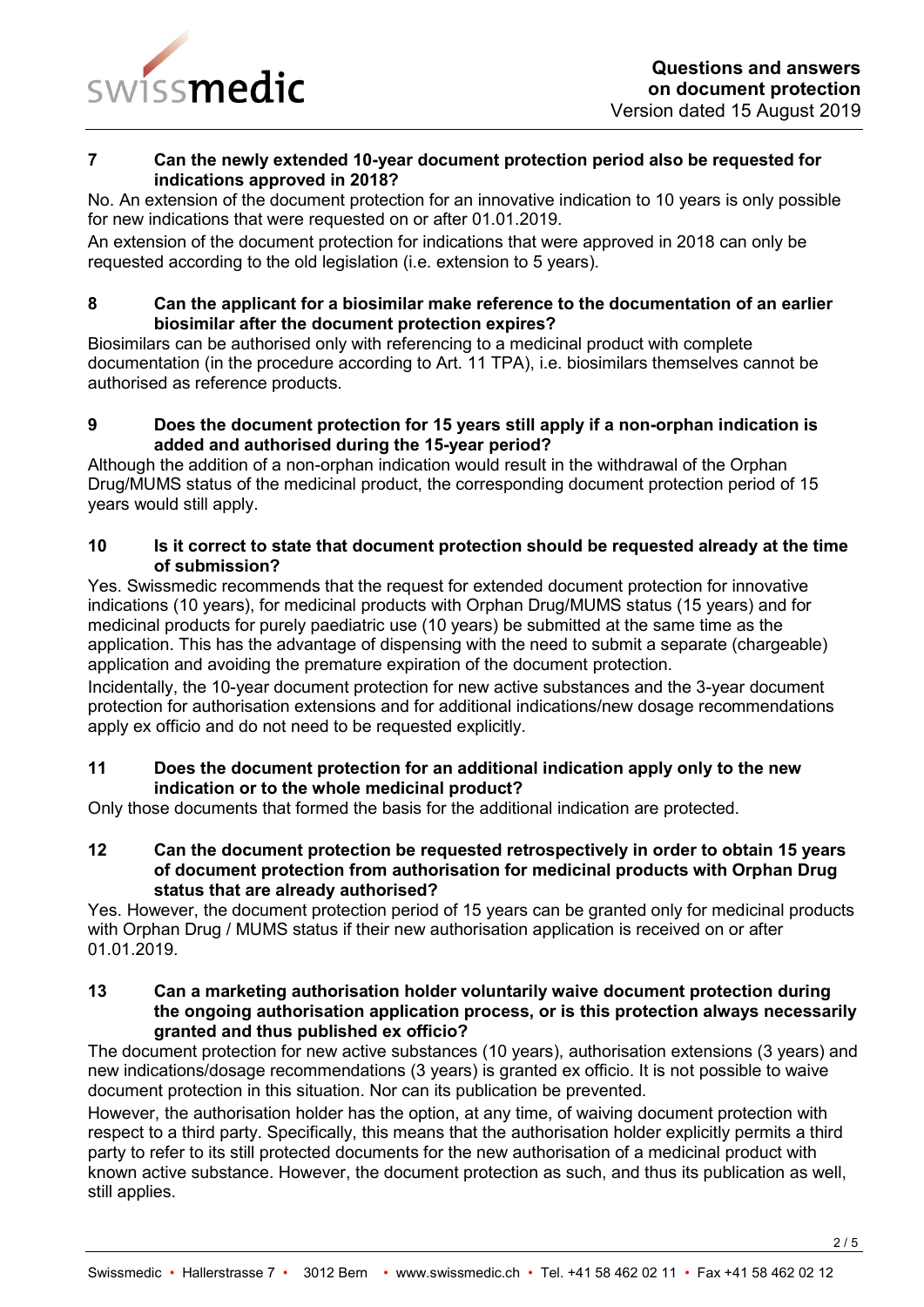

The document protection for innovative indications (10 years), medicinal products for purely paediatric use (10 years) and medicinal products with Orphan Drug / MUMS status (15 years) does not apply ex officio, but must be applied for. If a corresponding application is not submitted, then document protection is not granted.

**14 A new authorisation application for an essentially identical medicinal product can now be submitted as early as two years before the document protection for the reference product expires. Does this ruling apply only to reference products that were submitted after 01.01.2019?**

No. The authorisation date of the reference product is not relevant. In this case, only the expiry date of the document protection for the reference product and the submission date for the essentially identical medicinal product (i.e. on or after 01.01.2019) are decisive.

**15 Should extended document protection (for innovative additional indications, medicinal products with Orphan Drug / MUMS status and medicinal products for purely paediatric use) be applied for with the cover letter, or is a specific form available?**

Ideally, document protection that does not apply ex officio (for innovative additional indications, medicinal products with Orphan Drug / MUMS status and medicinal products for purely paediatric use) should be requested directly using the new authorisation application/variation application. In this case a corresponding mention in the cover letter is sufficient.

If document protection is applied for retrospectively, the specifically designated types of variation application must be used (using the Variations and authorisation extensions form):

C.I.102 Extension of document protection for additional indications (Type II)

C.I.103 Document protection for purely paediatric use (Type IB)

C.I.104 Document protection for important medicinal products for rare diseases (ODS/MUMS) (Type IB)

# **16 What is an innovative additional indication?**

An innovative additional indication exists if it can be shown, on the basis of clinical data, that the benefit-risk ratio for an indication is significantly better than the available therapeutic options.

## **17 Is document protection granted for new combinations of known active substances? If so, for how long? Does this document protection apply ex officio?**

The 10-year document protection for fixed combinations of medicinal products is granted only if the combination contains at least one new active substance. It is issued ex officio.

#### **18 Can a new authorisation application for a medicinal product with Orphan Drug / MUMS status which was already submitted in December 2018 according to the new regulations include the request for 15 years of document protection?**

Yes, this is possible. For all applications submitted in December 2018 according to the new legislation, the official submission date is considered to be 03.01.2019. The new ruling introduced with TPA 2 applies universally from this key date.

## **19 What does document protection protect?**

Document protection protects documents, i.e. prevents any referencing to these documents. But document protection is not synonymous with market exclusivity. So if a new complete and independent dossier is submitted in relation to an active substance that is itself document-protected, authorisation may result – as no referencing is necessary.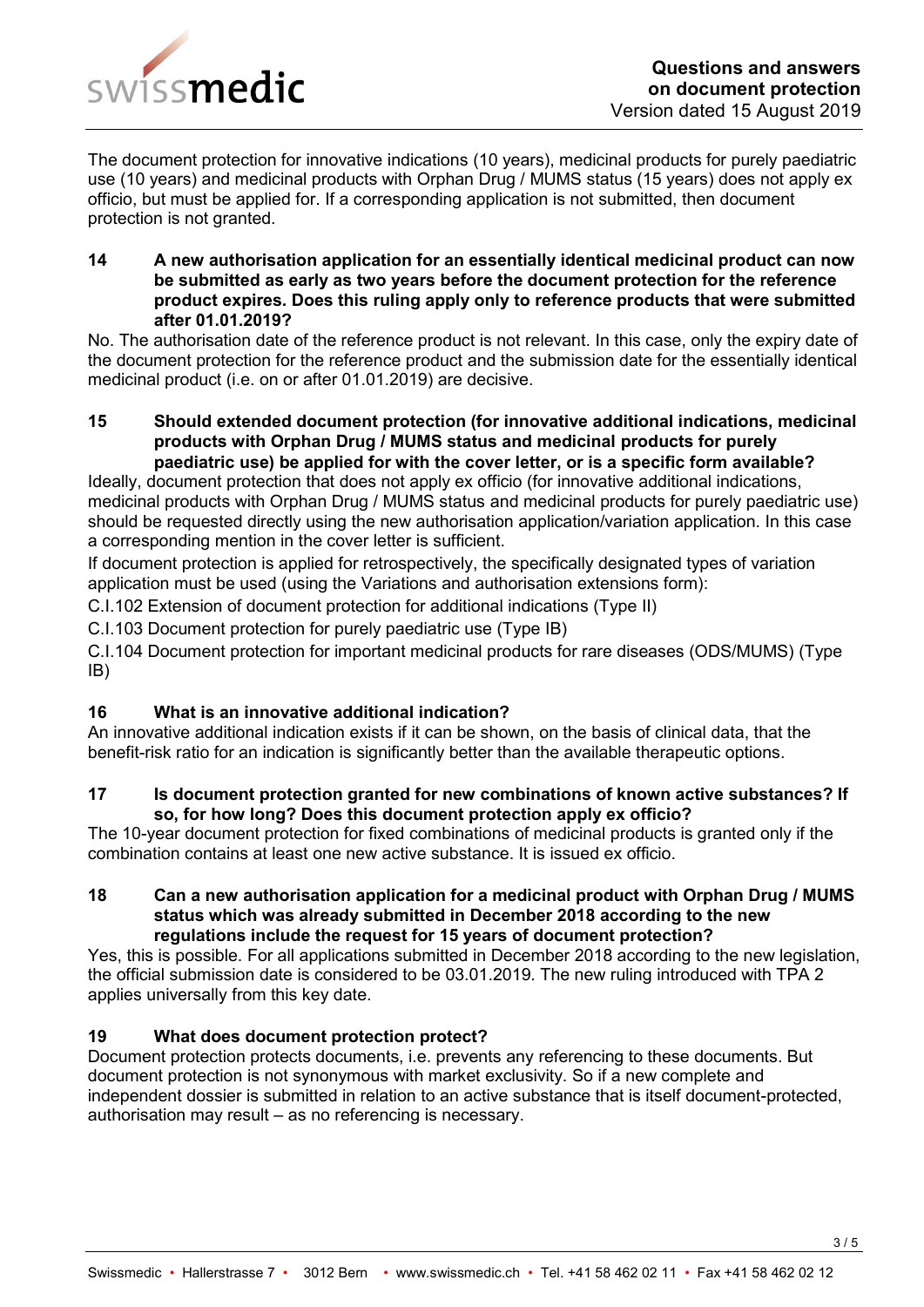

#### **20 Do the requirements relating to the extension of document protection for an innovative indication to 10 years differ from the previous requirements that had to be satisfied for an extension of the first applicant protection to 5 years?**

No, the requirements remain essentially the same. The innovation must be demonstrated on the basis of corresponding clinical data both according to the new (applicable since 01.01.2019) and "old" legislation.

#### **21 From what point may a generic whose authorisation was granted before the document protection for the reference product expired (i.e. the authorisation became valid from the first day after the document protection expired) be imported into Switzerland?**

Although an existing document protection does not, per se, preclude importation, the TPA specifies that only those medicinal products authorised in Switzerland (or those not subject to authorisation) may be imported (Art. 20 para. 1 TPA). Consequently, the generic may be imported into Switzerland only from the date on which its authorisation becomes legally valid, i.e. at the earliest on the first day after the document protection for the reference product expires.

#### **22 By law, a document protection period of 15 years is granted, on application, for medicinal products with Orphan Drug / MUMS status. Does this apply only in connection with an authorisation application?**

The 15-year document protection period for a medicinal product with Orphan Drug / MUMS status is granted (on application) when it is newly authorised. If the application is submitted separately only after new authorisation, the granted protection is backdated to the authorisation date.

# **23 Can document protection be granted for a medicinal product with Orphan Drug / MUMS status that is authorised according to Art. 14 para. 1 letter a bis , a ter or a quater TPA?**

No. Document protection is designed to protect company know-how, i.e. it rewards the company for its investment and research. No corresponding documentation requiring protection is submitted with applications according to Art. 14 para. 1 letter a<sup>bis</sup>, a<sup>ter</sup> or a<sup>quater</sup> TPA. Any Orphan Drug / MUMS status is irrelevant in this situation.

#### **24 It is possible that two or more companies apply for the new authorisation of a new active substance at the same time or separated by a short interval (i.e. before authorisation of the first submitted product). Which dossier receives the 10-year document protection in this scenario?**

The dossier that was submitted first and can also be authorised first within the specified time limits is granted document protection. However, if the review of the first submitted dossier involves additional work/complications (incomplete dossier, incomplete answers to questions, documents submitted spontaneously at a later date, difficult-to-reconcile labelling discrepancies, etc.), the authorisation of the second submitted product may not be delayed because of that, i.e. the product submitted in second place can therefore be authorised first and granted document protection accordingly. It should be noted, however, that in this case the document protection for both products is only of limited value. Since only one dossier can be protected, a third company would be free to reference the dossier of the other product and thus open up the market for itself as well.

# **25 Can the inclusion of an indication that is still protected on authorisation of a generic also be requested two years before the corresponding document protection expires?**

No. The inclusion of an indication that is still protected on authorisation of a generic can be applied for, at the earliest, on the first day after the document protection expires

(if the wording is identical using the type IAIN variation application / if the wording is not identical using the type IB variation application).